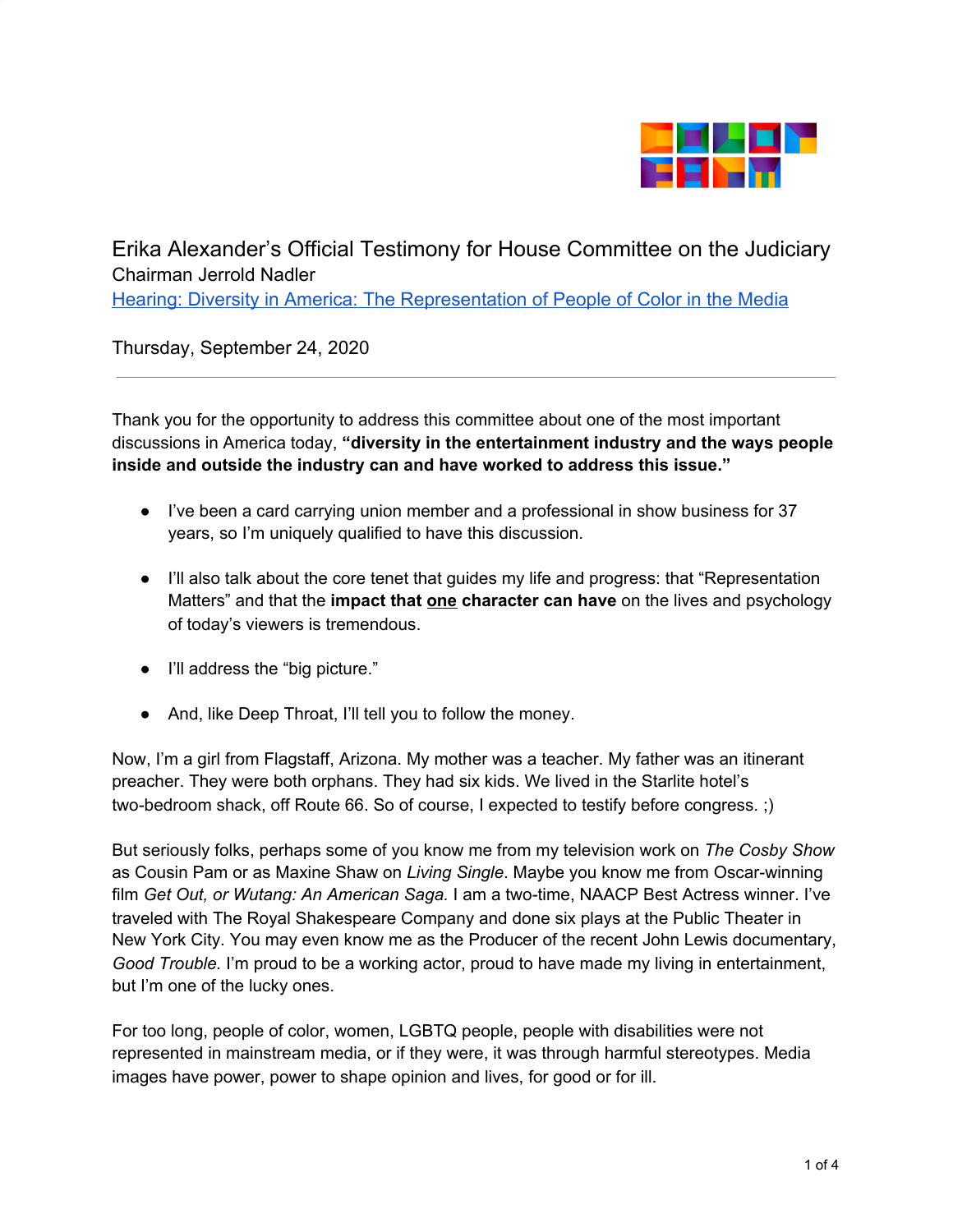**That's why Representation Matters**. We know this qualitatively and also through quantitative research from the Geena Davis Institute on Gender in Media.

**I know first-hand that representation matters** because of what I call the ["Maxine](https://www.essence.com/videos/maxine-shaw-inspired-stacey-abrams-ayanna-pressley-and-marilyn-mosby/) Shaw [Effect."](https://www.essence.com/videos/maxine-shaw-inspired-stacey-abrams-ayanna-pressley-and-marilyn-mosby/) The character of Maxine Shaw, the lawyer that I portrayed on the hit television series *Living Single* has inspired thousands of people to pursue education and careers in law and politics. The character even inspired Stacey Abrams and your esteemed colleague, Congresswoman Ayanna Pressley. These phenomenal women, and countless everyday people, have told me that the character of Maxine Shaw inspired them to pursue the law. They tell me that the only Black female attorney they saw growing up, that resonated with them, was Maxine Shaw. A ground-breaking fictional Black character inspired trail-blazing, real-life Black achievers.

And when we say **representation matters**, we don't just mean on-screen, but behind the camera, in the trades, in the departments, and most importantly in "the room where it happens," where decisions are made.

Let's talk about the Big Picture for a second. I have seen and experienced the structural racism and discrimination that is part of the unwritten fabric of Hollywood. When a television show can only have so many Black characters before it becomes a "Black show," and is relegated to the cultural ghetto, that's structural racism. When a certain foreign country's (China's) presumed prejudices lead to the casting of only light-skinned Black actresses in shows or films that need to make part of their profit there, that's structural racism. Most crucially, since we know that representation matters, when the faces and body types we see represented in film and television are selected and cast by a largely white executive cadre, the baked-in biases of yesterday persist, though we live in an increasingly diverse world.

Here's my experience: As a dark-skinned, Black actress, certain doors would never be open to me, no matter my accomplishments. When I was young I would never be cast as an ingenue like my white age peers. When I starred, for five years, on a hit network comedy, *Living Single*, my pay and that of my costars was only a small fraction of what our white counterparts were making on *Friends*, from the same studio.

I mentioned that I was "one of the lucky ones." Here I was, a "success" by some lights, and yet I was having a hard time making a living.

My friend, Viola Davis put it well in a 2018 **[interview](https://www.net-a-porter.com/us/en/porter/article-4725f3cef8393bdd/cover-stories/cover-stories/viola-davis) with Porter** magazine: "If Caucasian women are getting 50 percent of what men are getting paid, *we're* not even getting a quarter of what white women are getting paid."

Frustrated with the opportunities available, I had to expand my skill set and I taught myself how to write, to create *my own* entertainment properties, but here too, I encountered structural racism. I created a science fiction film and pitched it around town. I was dismayed and disheartened when a white male studio head told me I was wasting my time, that "Black people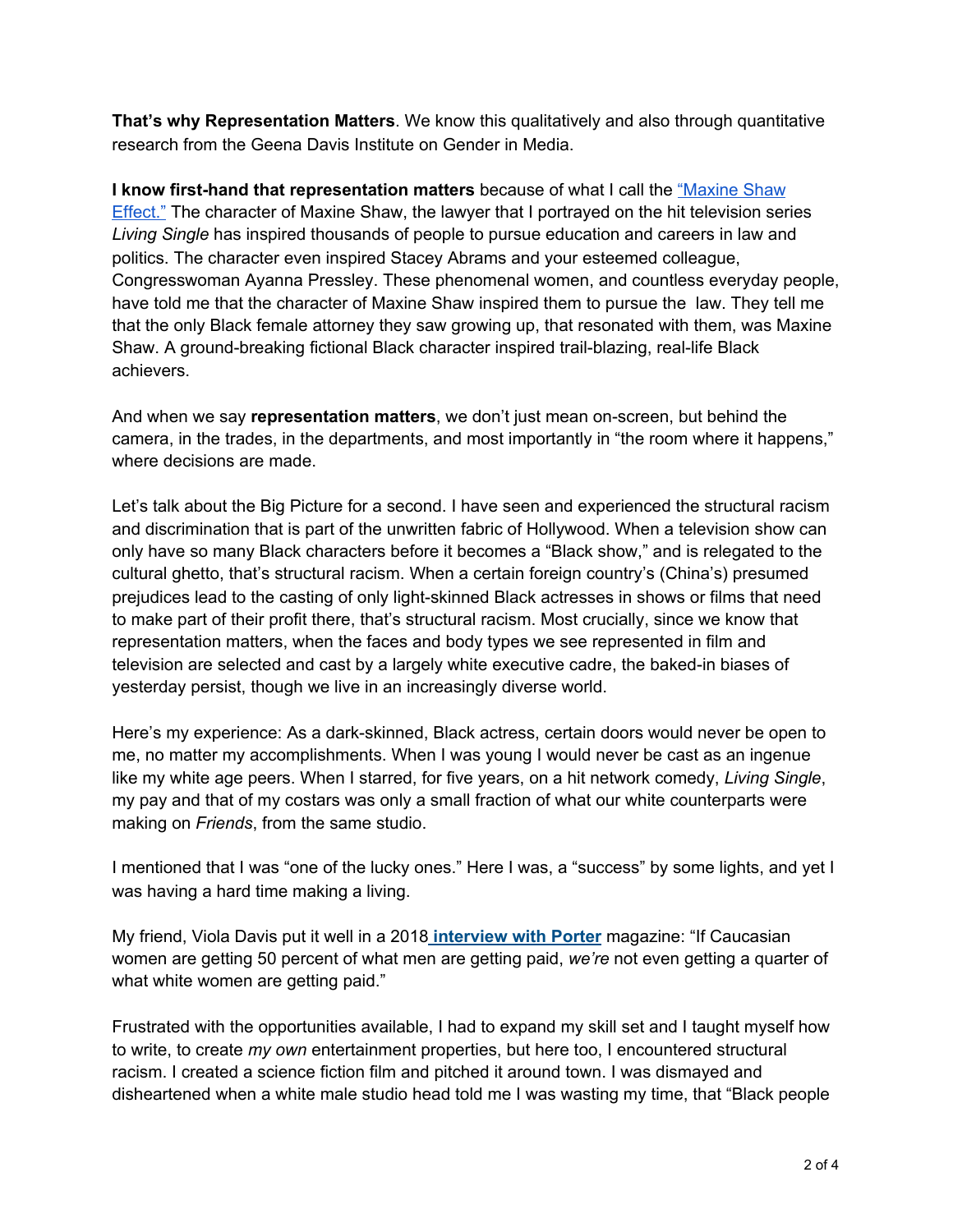don't like science fiction," because they "don't see themselves in the future." He's saying this to me, a daughter of the people who created jazz, rock and roll, hip hop. We *are* the original futurists in American culture, but this well-paid white gatekeeper was telling me he knew better, and I meet those same people in the talent agencies and management companies that set the tone for the town, and set the value and the price of my work.

That's the last thing I want to address: If you want to see what and who Hollywood values, follow the money. Yes, there has been some change, yes, *Black Panther, Hamilton* and *Crazy Rich Asians* made a lot of money, talk about "one of the lucky ones," but for every extraordinary exception like that, there are hundreds of mediocre films with white casts that get greenlit, filmed, marketed and awarded each year. The lack of diversity in the executive suite leads to this ongoing pandemic of exclusion on the cultural stage.

What would I suggest to remedy this state of affairs?

Well, the one super villain black panther would not defeat is the racist infrastructure of this industry. So the hero we need is us. We the people. And to address this complex issue it will take more than a village, it will take a nation.

The government should incentivize companies to support and fund marginalized content creators. Though artists and entertainers have been vilified as everything from radicals to spoiled babies, what we really are is small business people who make America's number one export and key to our soft power in the world, entertainment. I say, support minority small businesses.

Here's what I've done: I created Color Farm Media, a company dedicated to finding new voices. We call ourselves the "Motown of film, television and tech." Our goal is to rebrand Blackness. It's why we made the John Lewis documentary *Good Trouble*, why I'm making a film about the legendary Boys Choir of Harlem, and why I'm directing a documentary about reparations.

**The seeds of the future are planted in the stories of today.** If only certain stories are told, only certain lives matter. Going forward, diversity and true representation in our stories, in our entertainment will ensure that Black Lives Matter, too.

Thank you very much.

Erika Alexander Co-Founder & Chief Creative Officer Color Farm Media